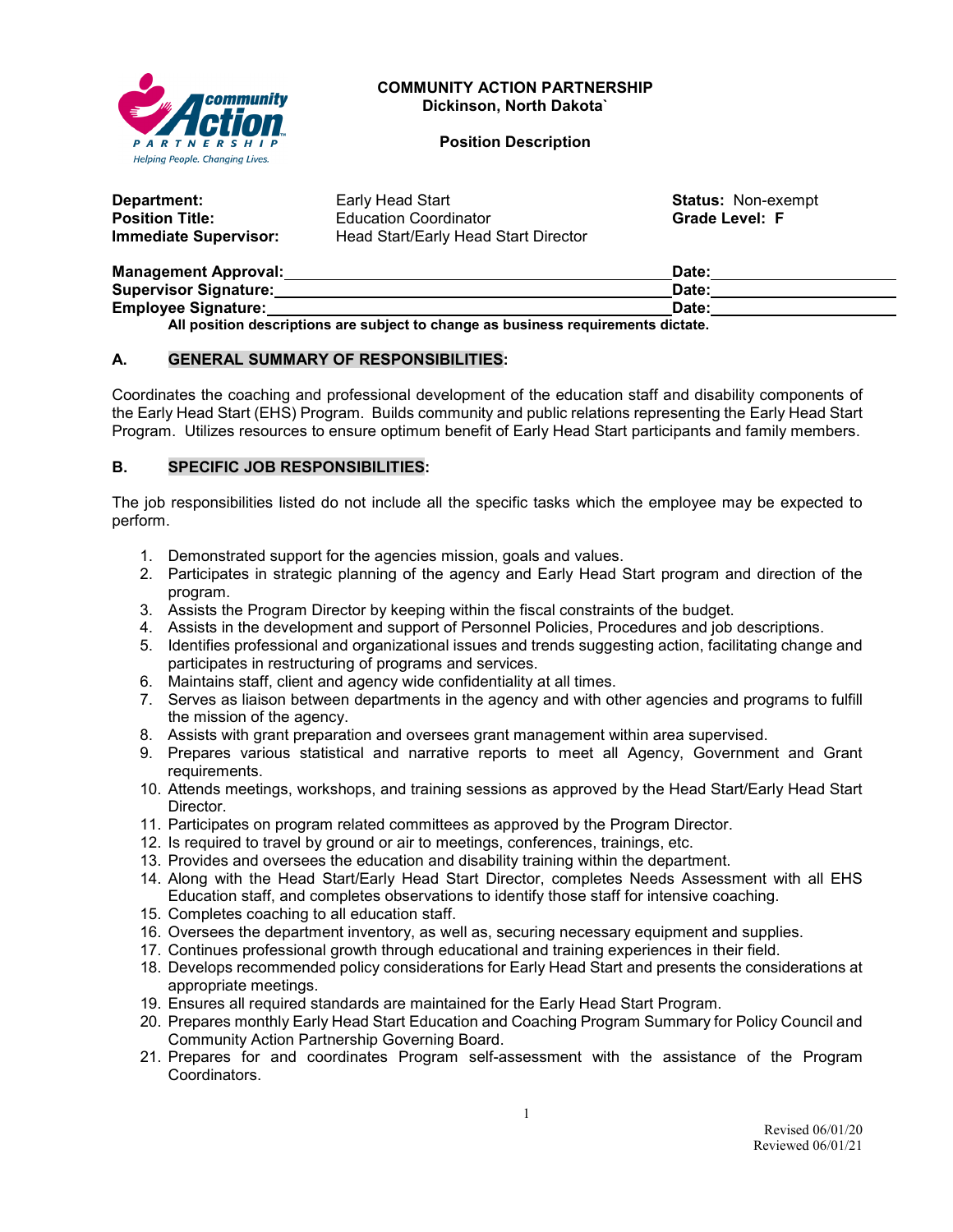- 22. Shares responsibility for planning Parent Committee meetings and parent involvement activities with other Program Coordinators.
- 23. With the assistance from the Head Start Education Coordinator, plans the Education Committee meeting.
- 24. Develops, implements, and coordinates program goals and objectives for the Education/Disability component.
- 25. Develops and implements monthly home base meeting agendas with the assistance of the Program Coordinators and facilitates the meetings.
- 26. Monitors classroom materials and makes recommendations to the Program Director.
- 27. Monitor child outcomes, analyzes data and prepares quarterly reports for use in coaching and professional development and shares information with management.
- 28. Supervises the Infant/Toddler Teachers and Home Visitors in the implementation of developmentally appropriate curricula.
- 29. Coordinates developmental screenings of all participants with the Health Coordinator.
- 30. Refers participants who need additional educational special services to the appropriate agency.
- 31. Implements the Individual with Disabilities Education Act (IDEA) guidelines.
- 32. Monitors reporting system and reporting of Infant/Toddler Teachers and Home Visitors to include but not limited to: anecdotal reports, lesson plans or home visit report plans, individualized child plans, individualized child assessments and child outcomes.
- 33. Participates in staff and parent conferences with Infant/Toddler Teachers and Program Coordinators, as requested.
- 34. Completes all registration paperwork with Early Head Start home base and center base families, if needed per Family Partnership staff.

## **C. SUPERVISORY RESPONSIBILITIES:**

- 1. Assists with Human Resource activities related to Educational staff to include: interviewing, recommendations for hiring, work improvement plans, disciplinary actions and recommendations for termination.
- 2. Supervises Infant/Toddler Teachers, Teaching Assistants, and Home Visitors performance and progress within the department and completes performance evaluations in a timely manner.
- 3. Supervises educational staff by clarifying expectations, level of authority, accountability and responsibility.

#### **D. POSITION QUALIFICATIONS (KNOWLEDGE, SKILLS, ABILITIES):**

#### Required

- 1. BA/BS in Early Childhood Education or coursework equivalent to a major relating to Early Childhood Education with early education teaching experience.
- 2. Two years full-time experience teaching infants, toddlers, or preschoolers.
- 3. Past supervisory experience or professional development coaching experience.
- 4. Experience working with people from various socio-economic and educational backgrounds.
- 5. Must possess a valid driver's license and insurable driving record.
- 6. Demonstrated ability to establish a positive rapport with staff, clients, other agencies, businesses and the community.
- 7. Experience in planning, and presenting workshops, group informational presentations and media packets/recordings.
- 8. Demonstrated ability to effectively communicate both in written and oral forms.
- 9. Proficient with computers and software to include Windows, Internet and Microsoft Office software and other office equipment.
- 10. Current CPR and First Aid Certification within one year.
- 11. Must attend Great Kids, Inc. supervisory training within first year of employment.